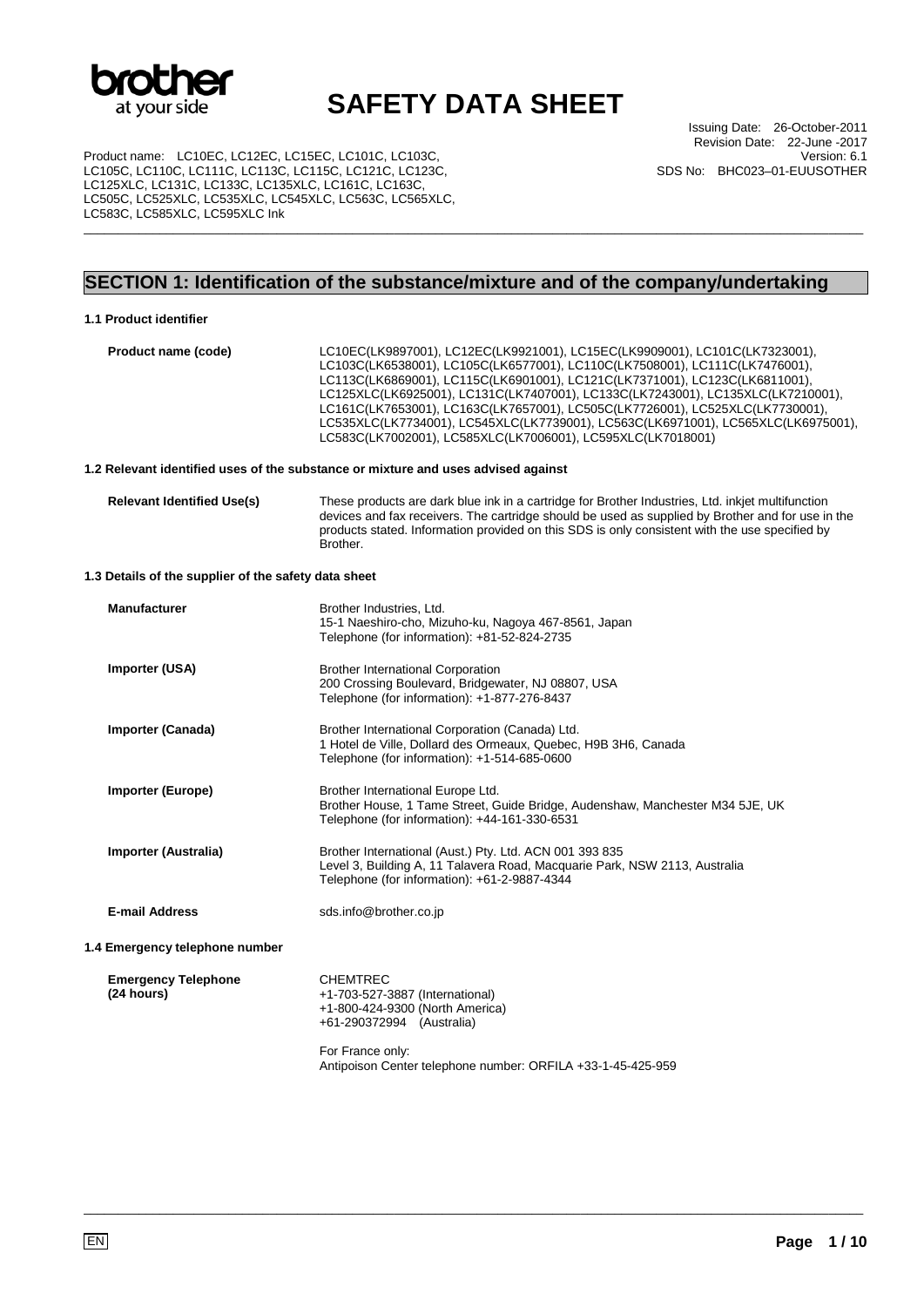

\_\_\_\_\_\_\_\_\_\_\_\_\_\_\_\_\_\_\_\_\_\_\_\_\_\_\_\_\_\_\_\_\_\_\_\_\_\_\_\_\_\_\_\_\_\_\_\_\_\_\_\_\_\_\_\_\_\_\_\_\_\_\_\_\_\_\_\_\_\_\_\_\_\_\_\_\_\_\_\_\_\_\_\_\_\_\_\_\_\_\_\_\_\_\_\_\_\_\_\_\_\_\_\_\_\_\_\_\_\_\_\_\_

Product name: LC10EC, LC12EC, LC15EC, LC101C, LC103C, LC105C, LC110C, LC111C, LC113C, LC115C, LC121C, LC123C, LC125XLC, LC131C, LC133C, LC135XLC, LC161C, LC163C, LC505C, LC525XLC, LC535XLC, LC545XLC, LC563C, LC565XLC, LC583C, LC585XLC, LC595XLC Ink

Issuing Date: 26-October-2011 Revision Date: 22-June -2017 Version: 6.1 SDS No: BHC023–01-EUUSOTHER

## **SECTION 2: Hazards identification**

### **2.1 Classification of the substance or mixture**

**Classification according to Regulation (EC) No 1272/2008** 

Not classified as hazardous

#### **Classification according to OSHA GHS**

Not classified as hazardous

### **Australia Classification**

Not classified as hazardous according to the criteria of NOHSC

#### **2.2 Label elements**

**Labelling according to Regulation (EC) No. 1272/2008** 

**Hazard pictograms**  None

**Signal Word** None

#### **Hazard Statements**

EUH208 - Contains 1,2-benzisothiazol-3(2H)-one. May produce an allergic reaction.

**Precautionary statements** None

### **2.3 Other hazards**

This product contains no substance considered to be persistent, bioaccumulating nor toxic (PBT). This product contains no substance considered to be very persistent nor very bioaccumulating (vPvB).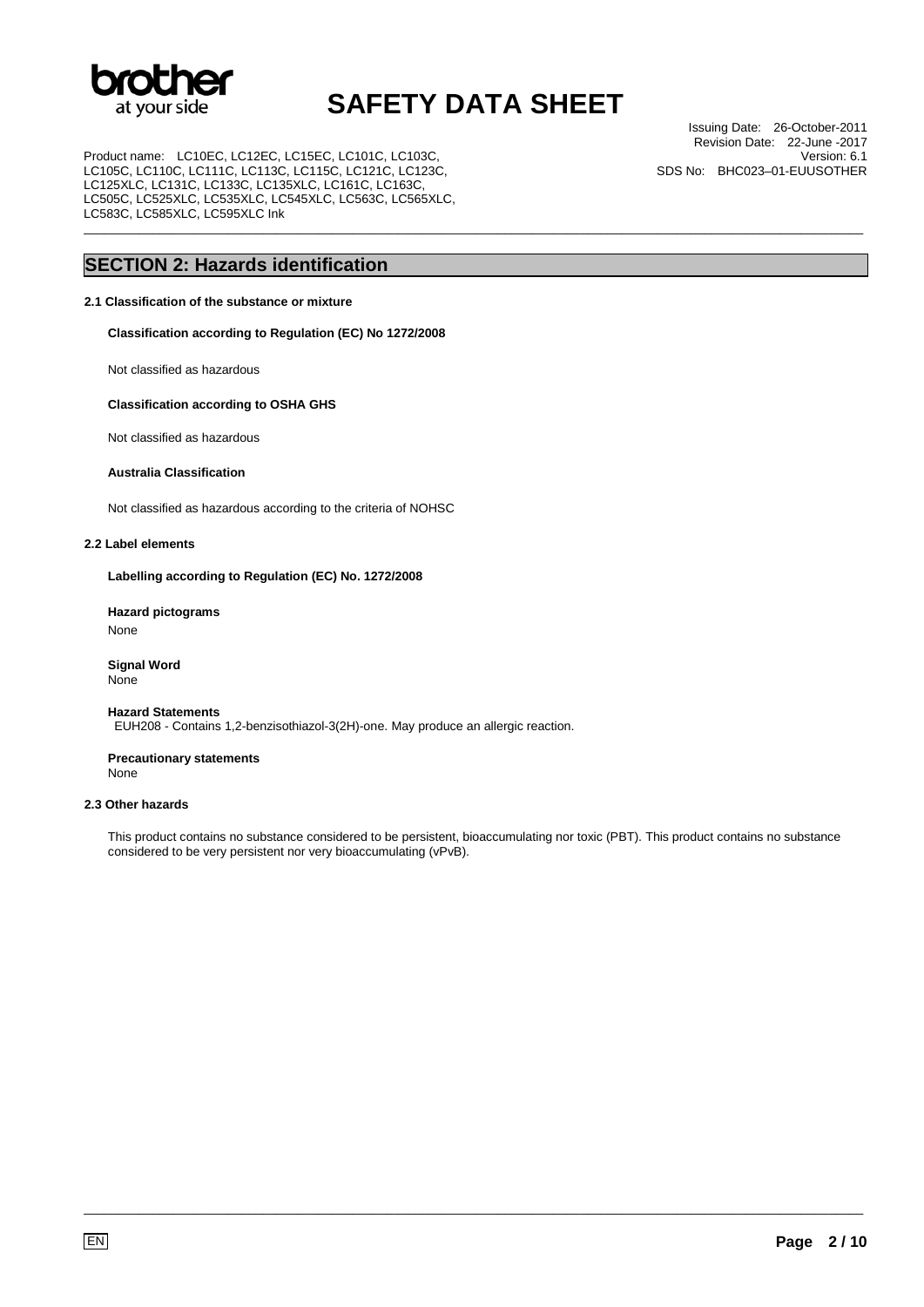

\_\_\_\_\_\_\_\_\_\_\_\_\_\_\_\_\_\_\_\_\_\_\_\_\_\_\_\_\_\_\_\_\_\_\_\_\_\_\_\_\_\_\_\_\_\_\_\_\_\_\_\_\_\_\_\_\_\_\_\_\_\_\_\_\_\_\_\_\_\_\_\_\_\_\_\_\_\_\_\_\_\_\_\_\_\_\_\_\_\_\_\_\_\_\_\_\_\_\_\_\_\_\_\_\_\_\_\_\_\_\_\_\_

Product name: LC10EC, LC12EC, LC15EC, LC101C, LC103C, LC105C, LC110C, LC111C, LC113C, LC115C, LC121C, LC123C, LC125XLC, LC131C, LC133C, LC135XLC, LC161C, LC163C, LC505C, LC525XLC, LC535XLC, LC545XLC, LC563C, LC565XLC, LC583C, LC585XLC, LC595XLC Ink

## **SECTION 3: Composition/information on ingredients**

### **3.2 Mixtures**

**Description of the mixture:** Water based inkjet ink (Mixture).

| <b>Chemical Name</b>               | <b>CAS-No</b> | <b>EC-No</b> | $w/w$ %   | <b>Classification</b><br>(67/548/EEC)          | <b>Classification</b><br>(EU Reg. 1272/2008)                                                                        |
|------------------------------------|---------------|--------------|-----------|------------------------------------------------|---------------------------------------------------------------------------------------------------------------------|
| Glycerol                           | $56-81-5$     | 200-289-5    | $10 - 20$ | Not classified                                 | Not classified                                                                                                      |
| Diethylene glycol                  | 111-46-6      | 203-872-2    | $1 - 9$   | Xn: R22                                        | Acute Tox. 4 (H302)                                                                                                 |
| Triethylene glycol monobutyl ether | 143-22-6      | 205-592-6    | $1 - 5$   | Xi: R41                                        | Eye Dam. 1 (H318)                                                                                                   |
| Cyan Dye                           |               |              | $1 - 5$   | Not classified                                 | Not classified                                                                                                      |
| Water                              | 7732-18-5     | 231-791-2    | 65-75     | Not classified                                 | Not classified                                                                                                      |
| 1,2-benzisothiazol-3(2H)-one       | 2634-33-5     | 220-120-9    | < 0.05    | Xn: R22<br>Xi: R41<br>Xi: R38<br>R43<br>N; R50 | Acute Tox. 4 (Oral), H302<br>Skin Irrit. 2. H315<br>Eye Dam. 1, H318<br>Skin Sens. 1, H317<br>Aquatic Acute 1, H400 |

For the full text of R-phrases and H-Statements see Section 16

\* Registered

## **SECTION 4: First aid measures**

#### **4.1 Description of first aid measures**

|                                                                    | General advice                                                   | If symptoms persist, obtain medical attention.                                                                                      |
|--------------------------------------------------------------------|------------------------------------------------------------------|-------------------------------------------------------------------------------------------------------------------------------------|
|                                                                    | Inhalation                                                       | Obtain medical attention. In case of accident by inhalation remove casualty to fresh air and keep at<br>rest.                       |
|                                                                    | Skin contact                                                     | Remove contaminated clothing immediately and wash affected skin with plenty of water or soap and<br>water.                          |
|                                                                    | Eye contact                                                      | Obtain medical attention. If substance has got into the eyes, immediately wash out with plenty of<br>water for at least 15 minutes. |
|                                                                    | Ingestion                                                        | Obtain immediate medical attention. Wash out mouth with water and give 100-200 ml of water to<br>drink.                             |
| 4.2 Most important symptoms and<br>effects, both acute and delayed |                                                                  | Skin contact: Repeated and/or prolonged skin contact may cause irritation.                                                          |
|                                                                    |                                                                  | Eye contact: May cause eye irritation.                                                                                              |
|                                                                    |                                                                  | Ingestion: Ingestion may cause irritation of the gastrointestinal tract. Unlikely route of exposure.                                |
|                                                                    |                                                                  | Inhalation: Unlikely route of exposure.                                                                                             |
|                                                                    | 4.3 Indication of any immediate<br>medical attention and special | Treat symptomatically.                                                                                                              |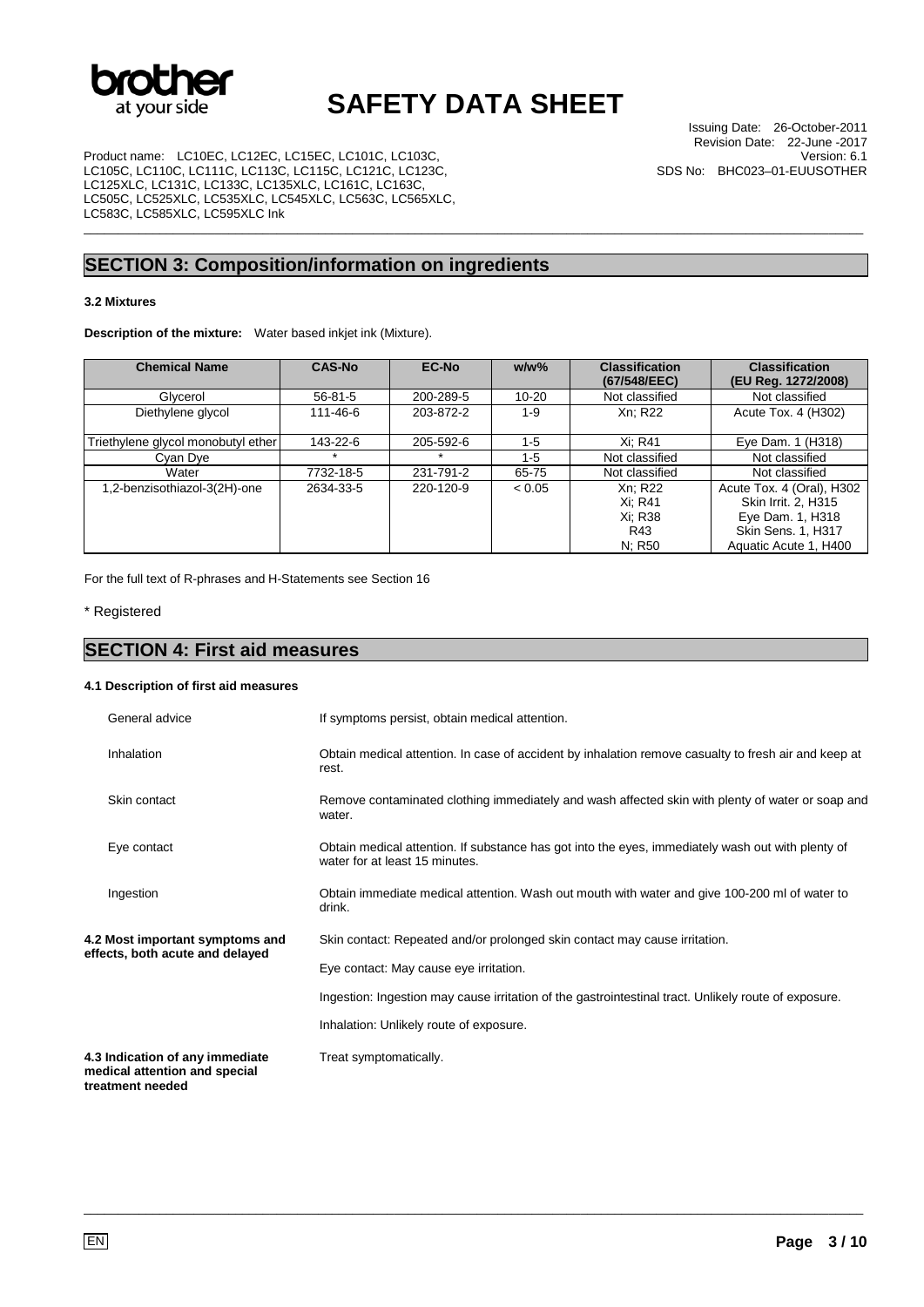

\_\_\_\_\_\_\_\_\_\_\_\_\_\_\_\_\_\_\_\_\_\_\_\_\_\_\_\_\_\_\_\_\_\_\_\_\_\_\_\_\_\_\_\_\_\_\_\_\_\_\_\_\_\_\_\_\_\_\_\_\_\_\_\_\_\_\_\_\_\_\_\_\_\_\_\_\_\_\_\_\_\_\_\_\_\_\_\_\_\_\_\_\_\_\_\_\_\_\_\_\_\_\_\_\_\_\_\_\_\_\_\_\_

Product name: LC10EC, LC12EC, LC15EC, LC101C, LC103C, LC105C, LC110C, LC111C, LC113C, LC115C, LC121C, LC123C, LC125XLC, LC131C, LC133C, LC135XLC, LC161C, LC163C, LC505C, LC525XLC, LC535XLC, LC545XLC, LC563C, LC565XLC, LC583C, LC585XLC, LC595XLC Ink

| <b>SECTION 5: Firefighting measures</b>                      |                                                                                                                                                                                                                                                                                                                                                                                                                                            |  |
|--------------------------------------------------------------|--------------------------------------------------------------------------------------------------------------------------------------------------------------------------------------------------------------------------------------------------------------------------------------------------------------------------------------------------------------------------------------------------------------------------------------------|--|
| 5.1 Extinguishing media<br>Suitable Extinguishing Media      | Extinguish preferably with dry chemical, carbon dioxide, water spray, foam.                                                                                                                                                                                                                                                                                                                                                                |  |
| Unsuitable Extinguishing Media                               | None.                                                                                                                                                                                                                                                                                                                                                                                                                                      |  |
| 5.2 Special hazards arising from the<br>substance or mixture | Thermal decomposition of organic components may result in occurrence of oxides of carbon. Toxic<br>gases may be formed upon combustion and represents a hazard to firefighters. Combustion<br>products: See Section: 10.                                                                                                                                                                                                                   |  |
| 5.3 Advice for firefighters                                  | Use appropriate respirator for carbon monoxide and carbon dioxide. Wear positive pressure<br>self-contained breathing apparatus (SCBA) during the attack phase of firefighting operations and<br>during cleanup in enclosed or poorly ventilated areas immediately after a fire. Personnel not having<br>suitable respiratory protection must leave the area to prevent significant exposure to toxic<br>combustion gases from any source. |  |

## **SECTION 6: Accidental release measures**

| 6.1 Personal precautions, protective<br>equipment and emergency<br>procedures | Ensure adequate ventilation. Avoid contact with eyes.                                                |
|-------------------------------------------------------------------------------|------------------------------------------------------------------------------------------------------|
| 6.2 Environmental precautions                                                 | Prevent substance entering sewers. Washings must be prevented from entering surface water<br>drains. |
| 6.3 Methods and materials for<br>containment and cleaning up                  | Wipe up with absorbent towel. Wash with water to remove remaining traces of ink.                     |
| 6.4 Reference to other sections                                               | For personal protection: See section 8.<br>For disposal considerations: See section 13.              |

## **SECTION 7: Handling and storage**

| 7.1 Precautions for safe handling                                   | Keep out of the reach of children. Avoid contact with skin and eyes.                                                                                                                                                        |
|---------------------------------------------------------------------|-----------------------------------------------------------------------------------------------------------------------------------------------------------------------------------------------------------------------------|
| 7.2 Conditions for safe storage,<br>including any incompatibilities | Keep away from oxidizing agents.                                                                                                                                                                                            |
| 7.3 Specific end use(s)                                             | These products are dark blue ink in a cartridge for Brother Industries, Ltd. inkjet multifunction<br>devices and fax receivers. This cartridge should be used as supplied by Brother and for use in the<br>products stated. |

## **SECTION 8: Exposure controls/personal protection**

#### **8.1 Control Parameters**

### **Occupational Exposure Limits**

| <b>Chemical Name</b>  | Glycerol<br>$56 - 81 - 5$                                                                     |
|-----------------------|-----------------------------------------------------------------------------------------------|
| <b>ACGIH TLV</b>      | TWA: 10 mg/m $3$ mist                                                                         |
| <b>OSHA PEL</b>       | TWA: 15 mg/ $m3$ mist, total particulate<br>TWA: $5 \text{ mg/m}^3$ mist, respirable fraction |
| <b>European Union</b> |                                                                                               |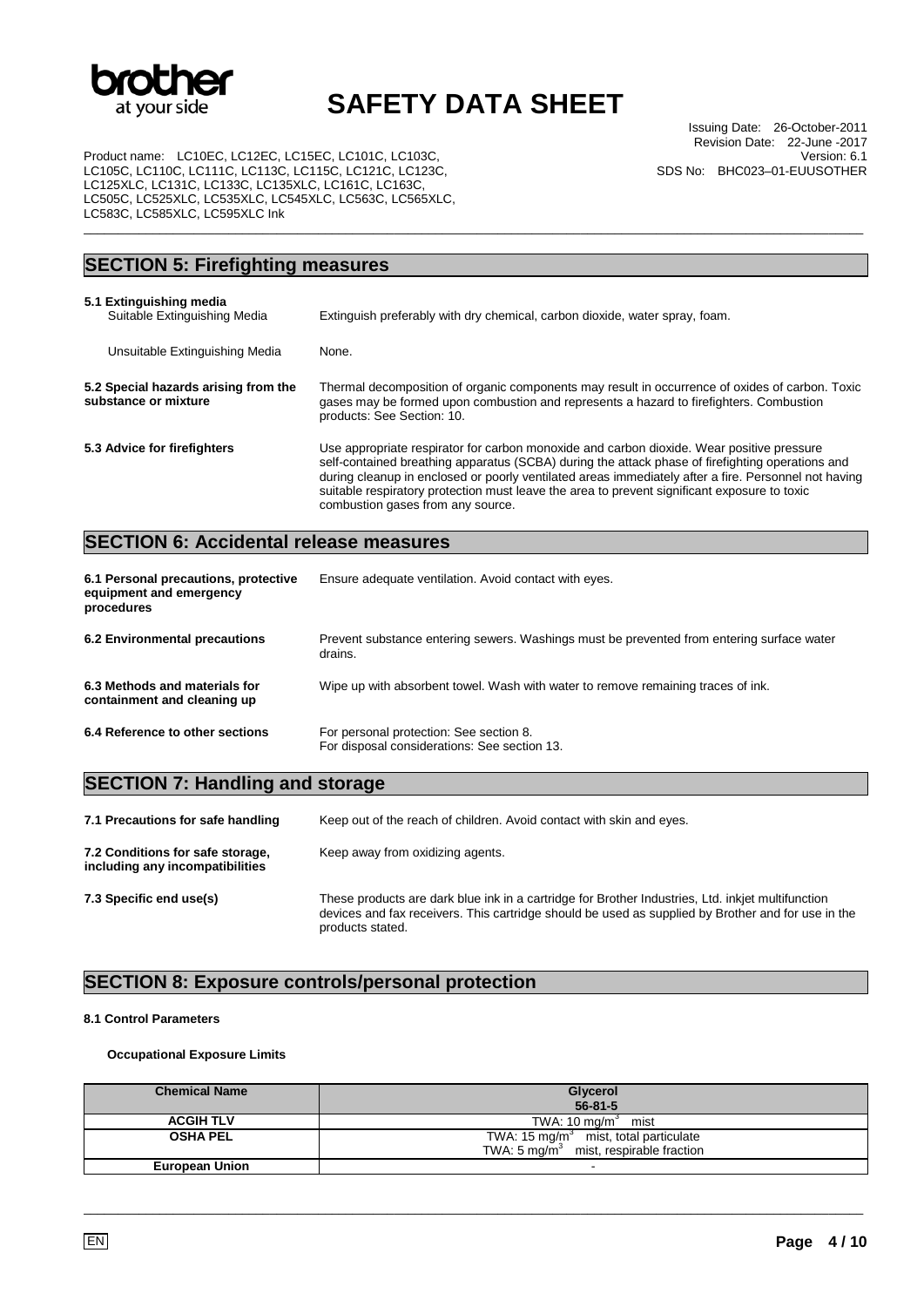

\_\_\_\_\_\_\_\_\_\_\_\_\_\_\_\_\_\_\_\_\_\_\_\_\_\_\_\_\_\_\_\_\_\_\_\_\_\_\_\_\_\_\_\_\_\_\_\_\_\_\_\_\_\_\_\_\_\_\_\_\_\_\_\_\_\_\_\_\_\_\_\_\_\_\_\_\_\_\_\_\_\_\_\_\_\_\_\_\_\_\_\_\_\_\_\_\_\_\_\_\_\_\_\_\_\_\_\_\_\_\_\_\_

Issuing Date: 26-October-2011 Revision Date: 22-June -2017 Version: 6.1 SDS No: BHC023–01-EUUSOTHER

Product name: LC10EC, LC12EC, LC15EC, LC101C, LC103C, LC105C, LC110C, LC111C, LC113C, LC115C, LC121C, LC123C, LC125XLC, LC131C, LC133C, LC135XLC, LC161C, LC163C, LC505C, LC525XLC, LC535XLC, LC545XLC, LC563C, LC565XLC, LC583C, LC585XLC, LC595XLC Ink

| <b>The United Kingdom</b> | STEL: 30 mg/m <sup>3</sup>            |
|---------------------------|---------------------------------------|
|                           | TWA: 10 mg/m $3$                      |
| <b>France</b>             | TWA: $10 \text{ mg/m}^3$              |
| Spain                     | TWA: $10 \text{ mg/m}^3$              |
| Germany                   | TWA: $50 \text{ mg/m}^3$              |
|                           | Ceiling / Peak: 100 mg/m <sup>3</sup> |
| Portugal                  | TWA: $10 \text{ mg/m}^3$              |
| <b>Finland</b>            | TWA: 20 mg/m <sup>3</sup>             |
| <b>Switzerland</b>        | STEL: 100 mg/m <sup>3</sup>           |
|                           | TWA: 50 mg/m $3$                      |
| Poland                    | TWA: $10 \text{ mg/m}^3$              |
| <b>Ireland</b>            | TWA: $10 \text{ mg/m}^3$              |
| <b>Chemical Name</b>      | Diethylene glycol                     |
|                           | 111-46-6                              |
| <b>ACGIH TLV</b>          | $\blacksquare$                        |
| <b>OSHA PEL</b>           | $\blacksquare$                        |
| <b>European Union</b>     |                                       |
| <b>The United Kingdom</b> | STEL: 69 ppm                          |
|                           | STEL: 303 mg/m <sup>3</sup>           |
|                           | TWA: 23 ppm                           |
|                           | TWA: 101 mg/m <sup>3</sup>            |
| Germany                   | TWA: 10 ppm                           |
|                           | TWA: 44 mg/m <sup>3</sup>             |
|                           | Ceiling / Peak: 40 ppm                |
|                           | Ceiling / Peak: 176 mg/m <sup>3</sup> |
|                           |                                       |
|                           |                                       |
| <b>Denmark</b>            | TWA: 2.5 ppm                          |
|                           | TWA: 11 $mg/m3$                       |
| <b>Austria</b>            | STEL 40 ppm                           |
|                           | STEL 176 mg/m <sup>3</sup>            |
|                           | TWA: 10 ppm                           |
|                           | TWA: 44 mg/m $3$                      |
| <b>Switzerland</b>        | STEL: 40 ppm                          |
|                           | STEL: 176 mg/m <sup>3</sup>           |
|                           | TWA: 10 ppm                           |
|                           | TWA: $44 \text{ mg/m}^3$              |
| Poland                    | TWA: $10 \text{ mg/m}^3$              |
| Ireland                   | TWA: 23 ppm                           |
|                           | TWA: 100 mg/m <sup>3</sup>            |

## **8.2 Exposure controls**

| Appropriate engineering controls | Good general ventilation should be sufficient under normal use.                                                                                     |  |
|----------------------------------|-----------------------------------------------------------------------------------------------------------------------------------------------------|--|
| Personal protective equipment    | Not normally required. For use other than in normal operating procedures (such as in the event of<br>large spill), the following should be applied: |  |
| Eye Protection                   | Safety goggles.                                                                                                                                     |  |
| <b>Hand Protection</b>           | Protective gloves.                                                                                                                                  |  |
| Skin and body protection         | Long sleeved clothing and long pants.                                                                                                               |  |
| Respiratory protection           | Large spillages: Wear suitable respiratory protective equipment.                                                                                    |  |
|                                  |                                                                                                                                                     |  |

\_\_\_\_\_\_\_\_\_\_\_\_\_\_\_\_\_\_\_\_\_\_\_\_\_\_\_\_\_\_\_\_\_\_\_\_\_\_\_\_\_\_\_\_\_\_\_\_\_\_\_\_\_\_\_\_\_\_\_\_\_\_\_\_\_\_\_\_\_\_\_\_\_\_\_\_\_\_\_\_\_\_\_\_\_\_\_\_\_\_\_\_\_\_\_\_\_\_\_\_\_\_\_\_\_\_\_\_\_\_\_\_\_

**Environmental Exposure Controls** Avoid release to the environment.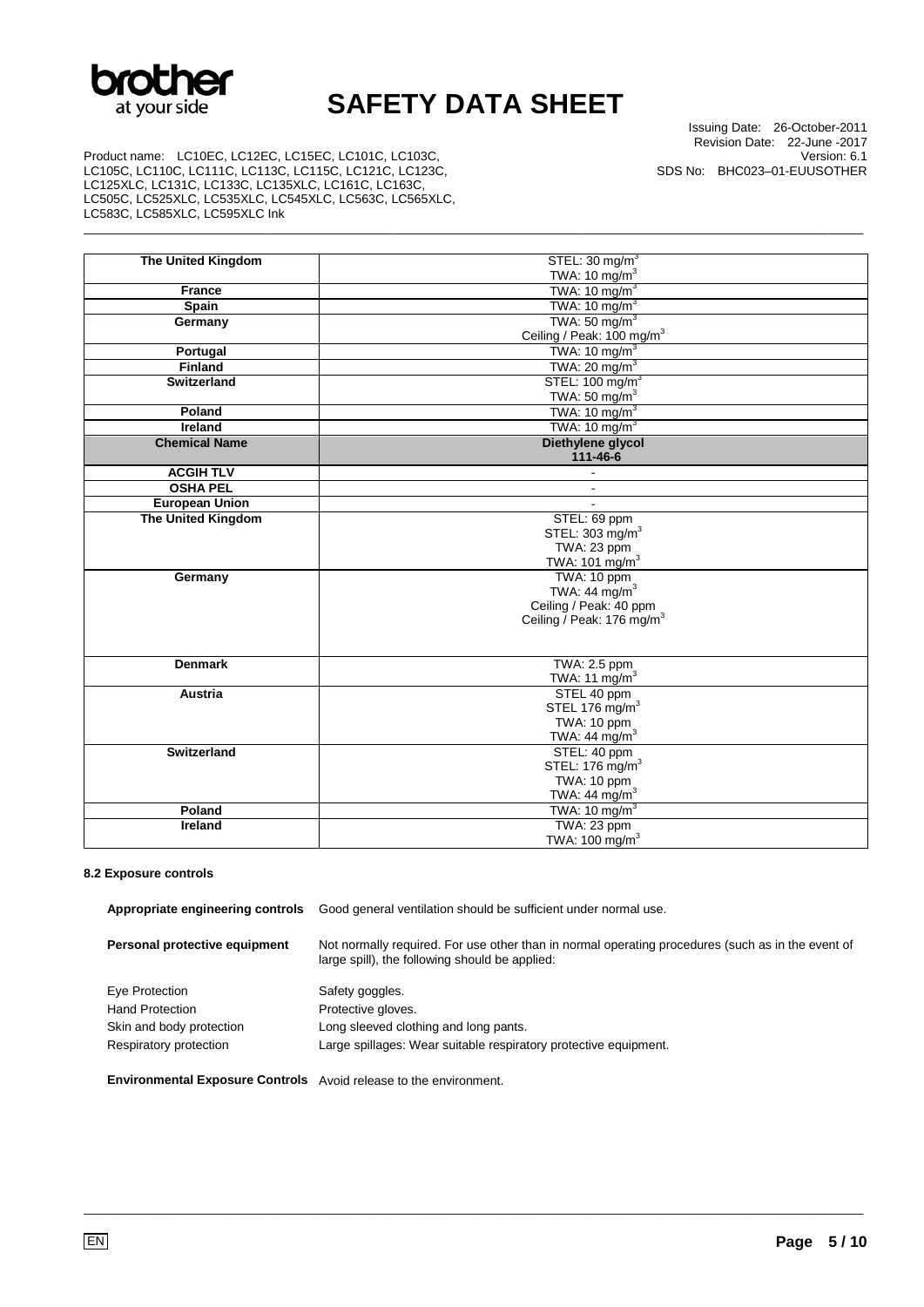

\_\_\_\_\_\_\_\_\_\_\_\_\_\_\_\_\_\_\_\_\_\_\_\_\_\_\_\_\_\_\_\_\_\_\_\_\_\_\_\_\_\_\_\_\_\_\_\_\_\_\_\_\_\_\_\_\_\_\_\_\_\_\_\_\_\_\_\_\_\_\_\_\_\_\_\_\_\_\_\_\_\_\_\_\_\_\_\_\_\_\_\_\_\_\_\_\_\_\_\_\_\_\_\_\_\_\_\_\_\_\_\_\_

Product name: LC10EC, LC12EC, LC15EC, LC101C, LC103C, LC105C, LC110C, LC111C, LC113C, LC115C, LC121C, LC123C, LC125XLC, LC131C, LC133C, LC135XLC, LC161C, LC163C, LC505C, LC525XLC, LC535XLC, LC545XLC, LC563C, LC565XLC, LC583C, LC585XLC, LC595XLC Ink

Issuing Date: 26-October-2011 Revision Date: 22-June -2017 Version: 6.1 SDS No: BHC023–01-EUUSOTHER

## **SECTION 9: Physical and chemical properties**

#### **9.1 Information on basic physical and chemical properties**

Appearance Physical state Liquid Color Dark blue Odor Slight<br>
Odor Threshold Mo inf Odor Threshold No information available<br>pH 7 - 9 Melting point/freezing point  $-/-5$  °C<br>Initial boiling point and boiling range  $> 100$  °C Initial boiling point and boiling range<br>Flash Point

Evaporation rate **No information available**<br>
Flammability (solid, gas) **Not applicable** Flammability (solid, gas) Upper/lower flammability or explosive limits<br>Vapor pressure Vapor pressure values and variable Vapor density<br>
Vapor density<br>
No information available Vapor density  $\overline{N}$  No information available<br>Relative density  $\overline{N}$  1.0 - 1.1  $(H_2O=1)$ Relative density 1.0 - 1.1 (H<sub>2</sub>O=1)<br>Solubility(ies) Soluble (water) Partition coefficient: n-octanol/water No information coefficient: n-octanol/water No information example: Auto-ignition temperature  $>400$  °C<br>Decomposition temperature No information available Decomposition temperature<br>Viscosity Explosive properties<br>Oxidizing properties

 $7 - 9$ <br>-/<-5 °C Not less than 93.3°C ( Tag closed cup; Cleveland open cup ) No information available Soluble (water)<br>No information available 2 - 5 mPa·s<br>Not explosive No information available

#### **9.2 Other information**

No information available.

## **SECTION 10: Stability and reactivity**

| 10.1 Reactivity                            | No information available.                                |
|--------------------------------------------|----------------------------------------------------------|
| <b>10.2 Chemical stability</b>             | Stable.                                                  |
| 10.3 Possibility of hazardous<br>reactions | No information available.                                |
| 10.4 Conditions to avoid                   | No information available.                                |
| 10.5 Incompatible materials                | Strong oxidizing agents.                                 |
| 10.6 Hazardous decomposition<br>products   | Contains: Carbon monoxide (CO). Carbon dioxide $(CO2)$ . |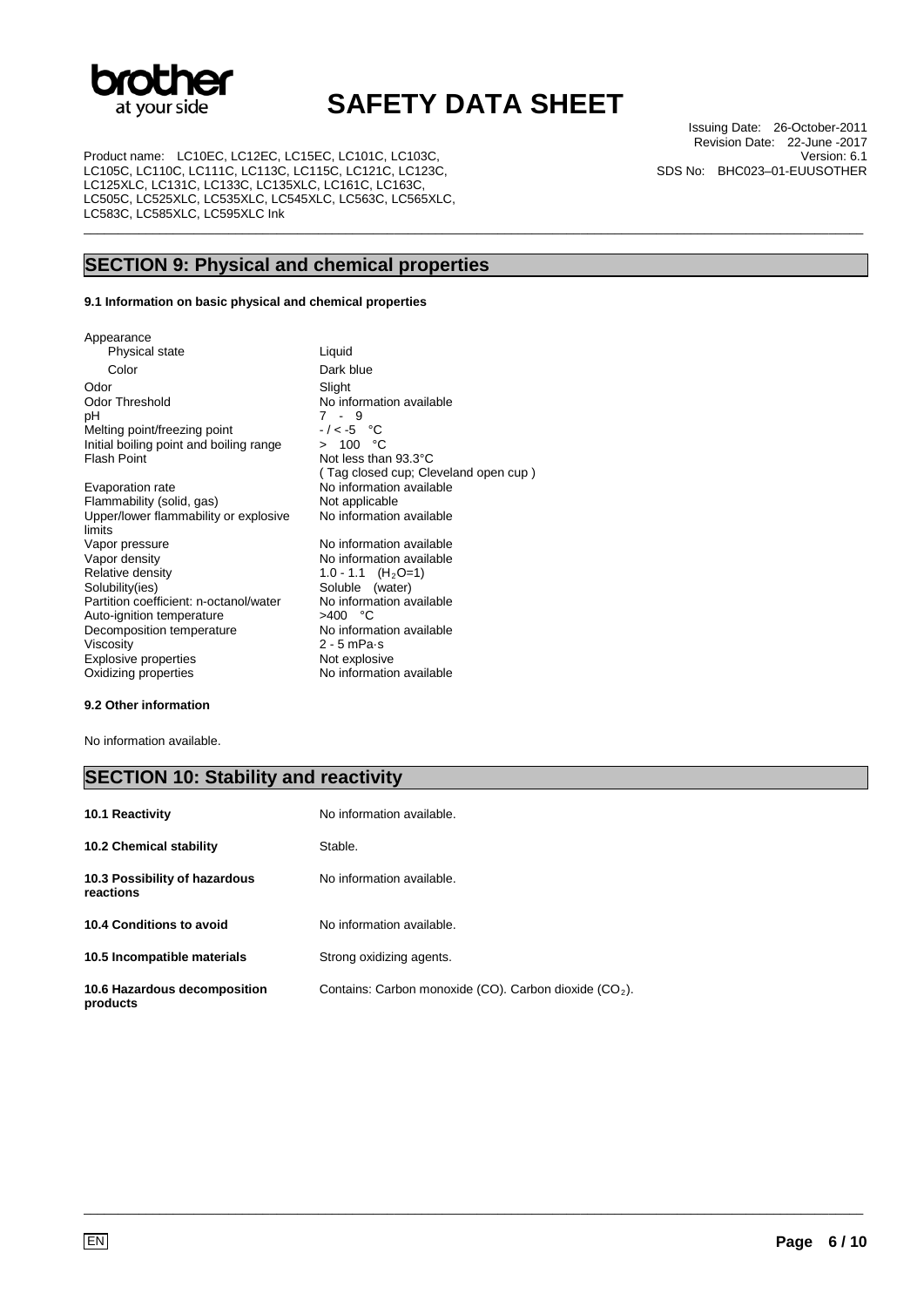

\_\_\_\_\_\_\_\_\_\_\_\_\_\_\_\_\_\_\_\_\_\_\_\_\_\_\_\_\_\_\_\_\_\_\_\_\_\_\_\_\_\_\_\_\_\_\_\_\_\_\_\_\_\_\_\_\_\_\_\_\_\_\_\_\_\_\_\_\_\_\_\_\_\_\_\_\_\_\_\_\_\_\_\_\_\_\_\_\_\_\_\_\_\_\_\_\_\_\_\_\_\_\_\_\_\_\_\_\_\_\_\_\_

Product name: LC10EC, LC12EC, LC15EC, LC101C, LC103C, LC105C, LC110C, LC111C, LC113C, LC115C, LC121C, LC123C, LC125XLC, LC131C, LC133C, LC135XLC, LC161C, LC163C, LC505C, LC525XLC, LC535XLC, LC545XLC, LC563C, LC565XLC, LC583C, LC585XLC, LC595XLC Ink

Issuing Date: 26-October-2011 Revision Date: 22-June -2017 Version: 6.1 SDS No: BHC023–01-EUUSOTHER

## **SECTION 11: Toxicological information**

## **11.1 Information on toxicological effects**

### **Acute toxicity**

| Inhalation<br>Eye contact<br>Skin contact<br>Ingestion | No information available.<br>No information available.<br>No information available.<br>$LD_{50} > 2000$ mg/kg (Method: OECD#420) |
|--------------------------------------------------------|----------------------------------------------------------------------------------------------------------------------------------|
| <b>Skin corrosion/irritation</b>                       | Non-irritant. (Method: OECD#404)                                                                                                 |
| Serious eye damage/irritation                          | Minimal irritant to the eye. (Method: OECD#405)                                                                                  |
| Respiratory or skin sensitisation                      | It is not a skin sensitizer. (Method: OECD#429)                                                                                  |
| <b>Mutagenicity</b>                                    | Negative. (Method: OECD#471)                                                                                                     |
| Carcinogenicity                                        | Ingredients of this product have not been classified as carcinogens according to IARC<br>monographs, NTP and OSHA                |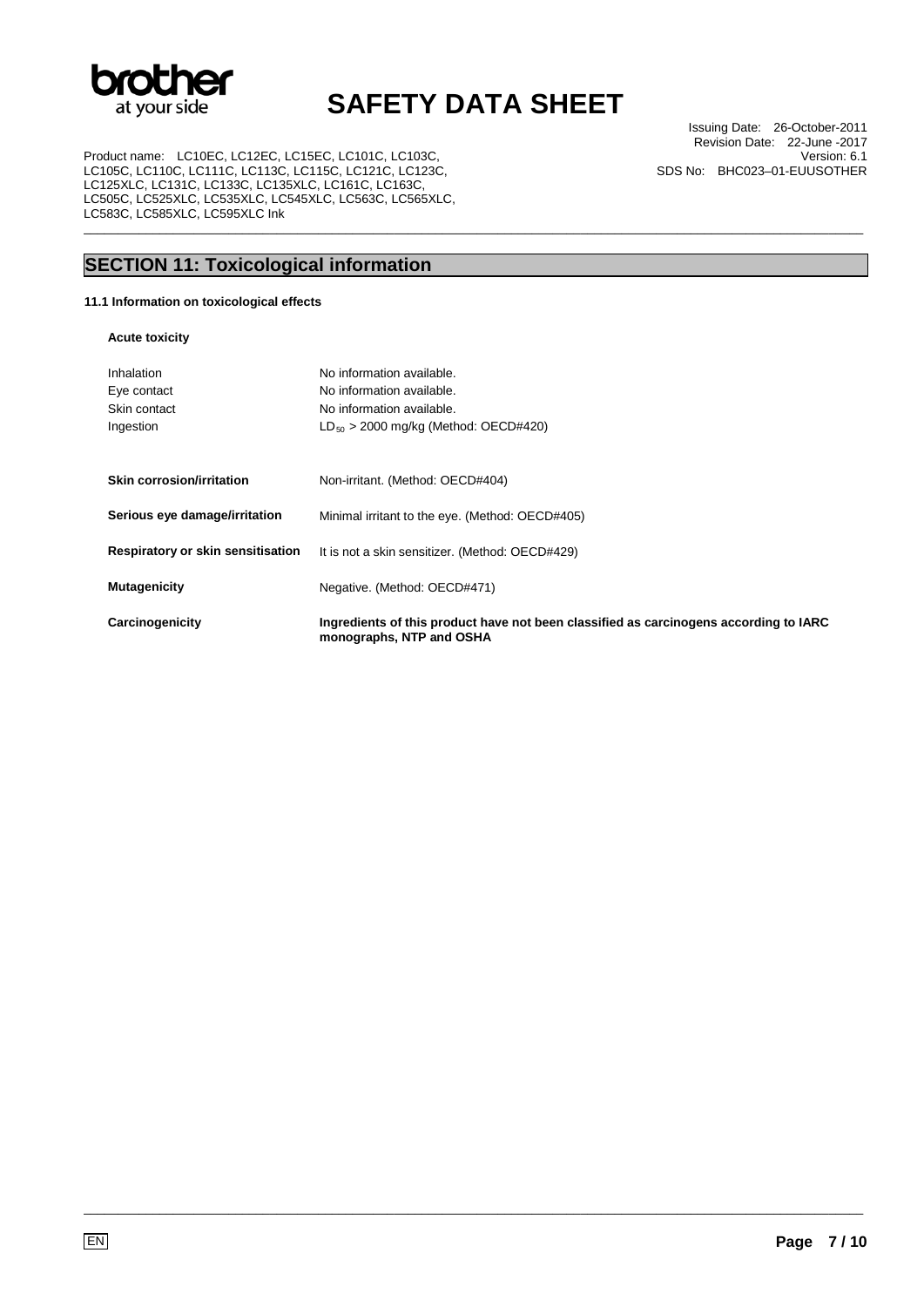

\_\_\_\_\_\_\_\_\_\_\_\_\_\_\_\_\_\_\_\_\_\_\_\_\_\_\_\_\_\_\_\_\_\_\_\_\_\_\_\_\_\_\_\_\_\_\_\_\_\_\_\_\_\_\_\_\_\_\_\_\_\_\_\_\_\_\_\_\_\_\_\_\_\_\_\_\_\_\_\_\_\_\_\_\_\_\_\_\_\_\_\_\_\_\_\_\_\_\_\_\_\_\_\_\_\_\_\_\_\_\_\_\_

Product name: LC10EC, LC12EC, LC15EC, LC101C, LC103C, LC105C, LC110C, LC111C, LC113C, LC115C, LC121C, LC123C, LC125XLC, LC131C, LC133C, LC135XLC, LC161C, LC163C, LC505C, LC525XLC, LC535XLC, LC545XLC, LC563C, LC565XLC, LC583C, LC585XLC, LC595XLC Ink

## **SECTION 12: Ecological information**

### **12.1 Toxicity**

| <b>Chemical Name</b>                           | Toxicity to algae                                       | Toxicity to fish                                                                           | Toxicity to daphnia and other<br>aquatic invertebrates |
|------------------------------------------------|---------------------------------------------------------|--------------------------------------------------------------------------------------------|--------------------------------------------------------|
| Glycerol                                       |                                                         | $LC_{50}$ : 51 - 57 mL/L 96 h                                                              | $EC_{50}$ : >500 mg/L 24 h                             |
| $56 - 81 - 5$                                  |                                                         | static (Oncorhynchus mykiss)                                                               | (Daphnia magna)                                        |
| Diethylene glycol                              |                                                         | $LC_{50}$ : 75200 mg/L 96 h                                                                | $EC_{50}$ : 84000 mg/L 48 h                            |
| 111-46-6                                       |                                                         | flow-through (Pimephales                                                                   | (Daphnia magna)                                        |
|                                                |                                                         | promelas)                                                                                  |                                                        |
| Triethylene glycol monobutyl ether<br>143-22-6 | $EC_{50}$ : >500 mg/L 72 h<br>(Desmodesmus subspicatus) | $LC_{50}$ : 2200 - 4600 mg/L 96 h<br>static (Leuciscus idus)<br>$LC_{50}$ : 2400 mg/L 96 h | $EC_{50}$ : >500 mg/L 48 h<br>(Daphnia magna)          |
|                                                |                                                         | static (Pimephales promelas)<br>$LC_{50}$ : 2400 mg/L 96 h<br>(Pimephales promelas)        |                                                        |

12.2 Persistance and degradability No information available.

### **12.3 Bioaccumulative potential**

| <b>Chemical Name</b>                       |                                                                                                                                                                                                                | log Pow |
|--------------------------------------------|----------------------------------------------------------------------------------------------------------------------------------------------------------------------------------------------------------------|---------|
| Glvcerol                                   |                                                                                                                                                                                                                | $-1.76$ |
| Diethylene glycol                          |                                                                                                                                                                                                                | $-1.98$ |
| Triethylene glycol monobutyl ether         |                                                                                                                                                                                                                | 0.51    |
| 12.4 Mobility in soil                      | No information available.                                                                                                                                                                                      |         |
| 12.5 Results of PBT and vPvB<br>assessment | This product contains no substance considered to be persistent, bioaccumulating nor toxic (PBT).<br>This product contains no substance considered to be very persistent nor very bioaccumulating<br>$(vPvB)$ . |         |
| 12.6 Other adverse effects                 | No information available.                                                                                                                                                                                      |         |

## **SECTION 13: Disposal considerations**

**13.1 Waste treatment methods** Dispose of in accordance with Federal, State, and local regulations.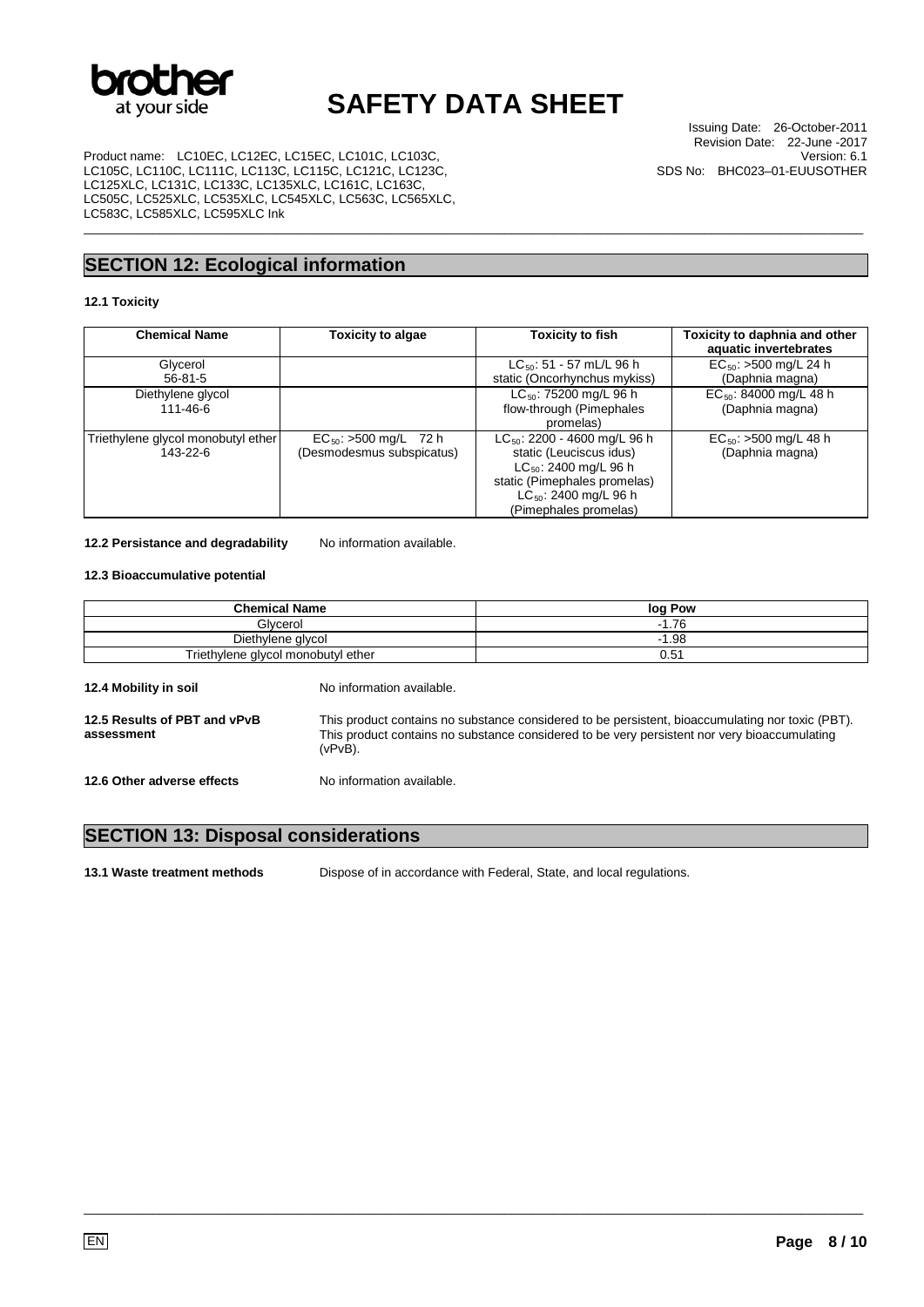

\_\_\_\_\_\_\_\_\_\_\_\_\_\_\_\_\_\_\_\_\_\_\_\_\_\_\_\_\_\_\_\_\_\_\_\_\_\_\_\_\_\_\_\_\_\_\_\_\_\_\_\_\_\_\_\_\_\_\_\_\_\_\_\_\_\_\_\_\_\_\_\_\_\_\_\_\_\_\_\_\_\_\_\_\_\_\_\_\_\_\_\_\_\_\_\_\_\_\_\_\_\_\_\_\_\_\_\_\_\_\_\_\_

Product name: LC10EC, LC12EC, LC15EC, LC101C, LC103C, LC105C, LC110C, LC111C, LC113C, LC115C, LC121C, LC123C, LC125XLC, LC131C, LC133C, LC135XLC, LC161C, LC163C, LC505C, LC525XLC, LC535XLC, LC545XLC, LC563C, LC565XLC, LC583C, LC585XLC, LC595XLC Ink

Issuing Date: 26-October-2011 Revision Date: 22-June -2017 Version: 6.1 SDS No: BHC023–01-EUUSOTHER

## **SECTION 14: Transport information**

Not classified according to the United Nations "Recommendations on the Transport of Dangerous Goods"

| 14.1 UN Number                                                                      | None           |
|-------------------------------------------------------------------------------------|----------------|
| 14.2 UN proper shipping name                                                        | None           |
| 14.3 Transport hazard class(es)                                                     | None           |
| 14.4 Packing Group                                                                  | None           |
| 14.5 Environmental hazards                                                          | None           |
| 14.6 Special precautions for user                                                   | None           |
| 14.7 Transport in bulk according to<br>Annex II of Marpol 73/78 and the IBC<br>Code | Not applicable |

Not regulated under DOT, IMDG, IATA.

## **SECTION 15: Regulatory information**

**15.1 Safety, health and environmental regulations/legislation specific for the substance or mixture EU:**Not classified as dangerous for supply/use. (1999/45/EC) **USA:** All chemical substances contained in this product are and had been listed on the TSCA Chemical Substances Inventory, and none is subject to any of the following TSCA requirements: section 4 test rules; proposed or final section 5(a)(2) significant new use rules; section 5(e) consent orders; section 8(a) preliminary assessment information rules; and section 8(d) health and safety data reporting rules. **Canada:** WHMIS: Not applicable. (Manufactured article)

\_\_\_\_\_\_\_\_\_\_\_\_\_\_\_\_\_\_\_\_\_\_\_\_\_\_\_\_\_\_\_\_\_\_\_\_\_\_\_\_\_\_\_\_\_\_\_\_\_\_\_\_\_\_\_\_\_\_\_\_\_\_\_\_\_\_\_\_\_\_\_\_\_\_\_\_\_\_\_\_\_\_\_\_\_\_\_\_\_\_\_\_\_\_\_\_\_\_\_\_\_\_\_\_\_\_\_\_\_\_\_\_\_

**15.2 Chemical Safety Assessment** No.